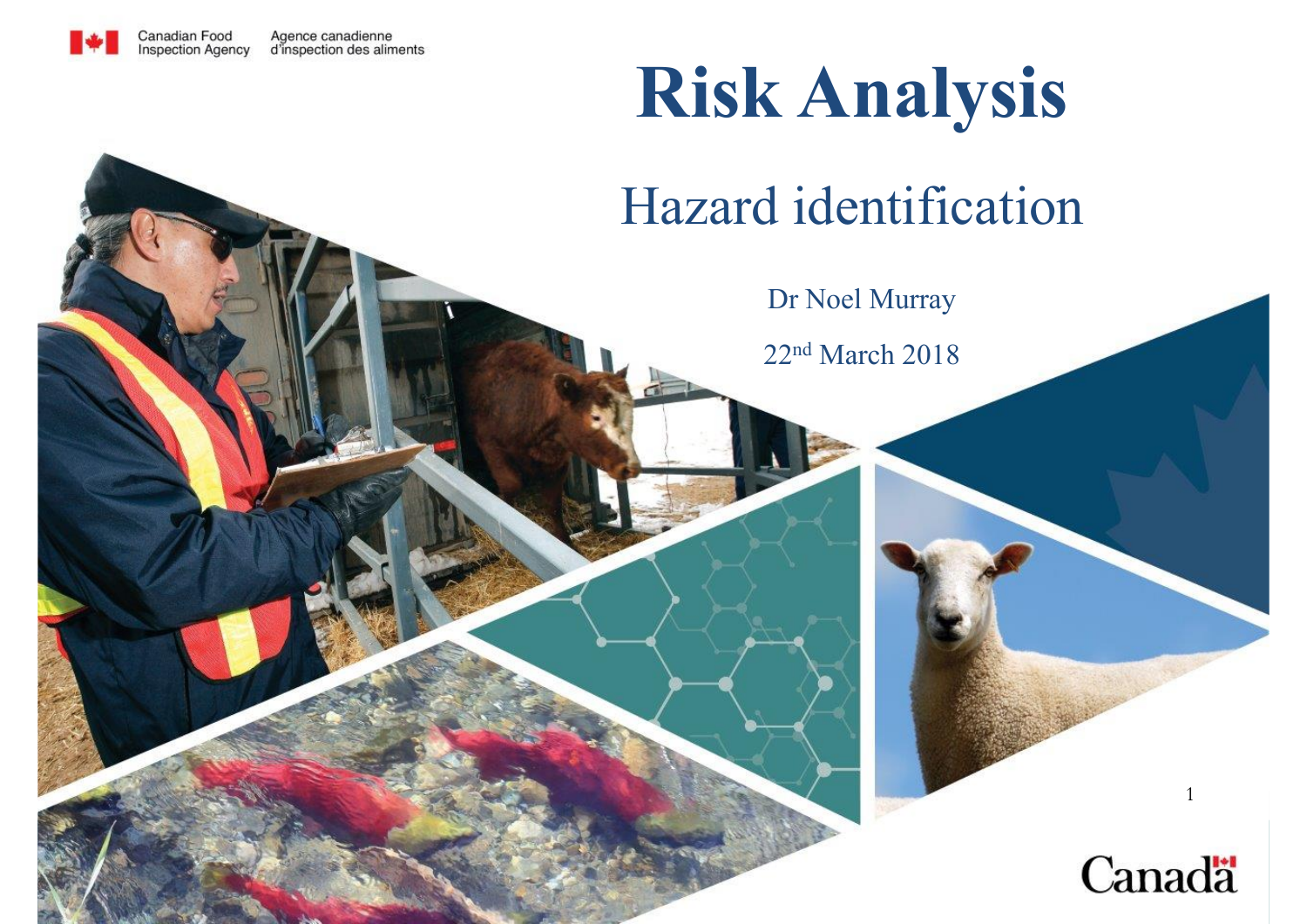# The OIE risk analysis framework



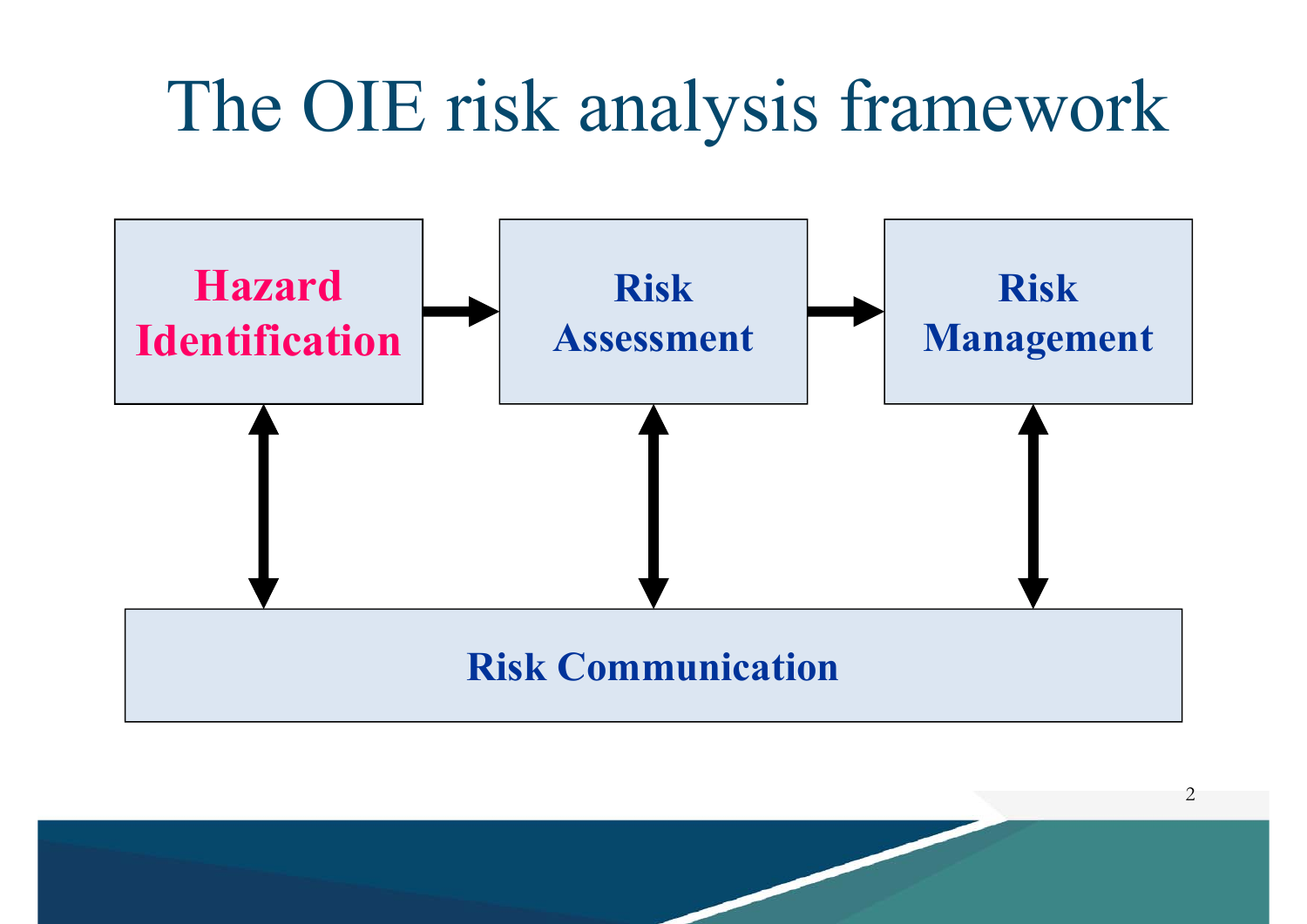- Identifies pathogenic agents
	- – which could potentially produce adverse biological, environmental or economic consequences
	- – known to affect the animals being imported, or from which the commodity is derived
- If you don't identify a hazard you can't assess or manage it!

3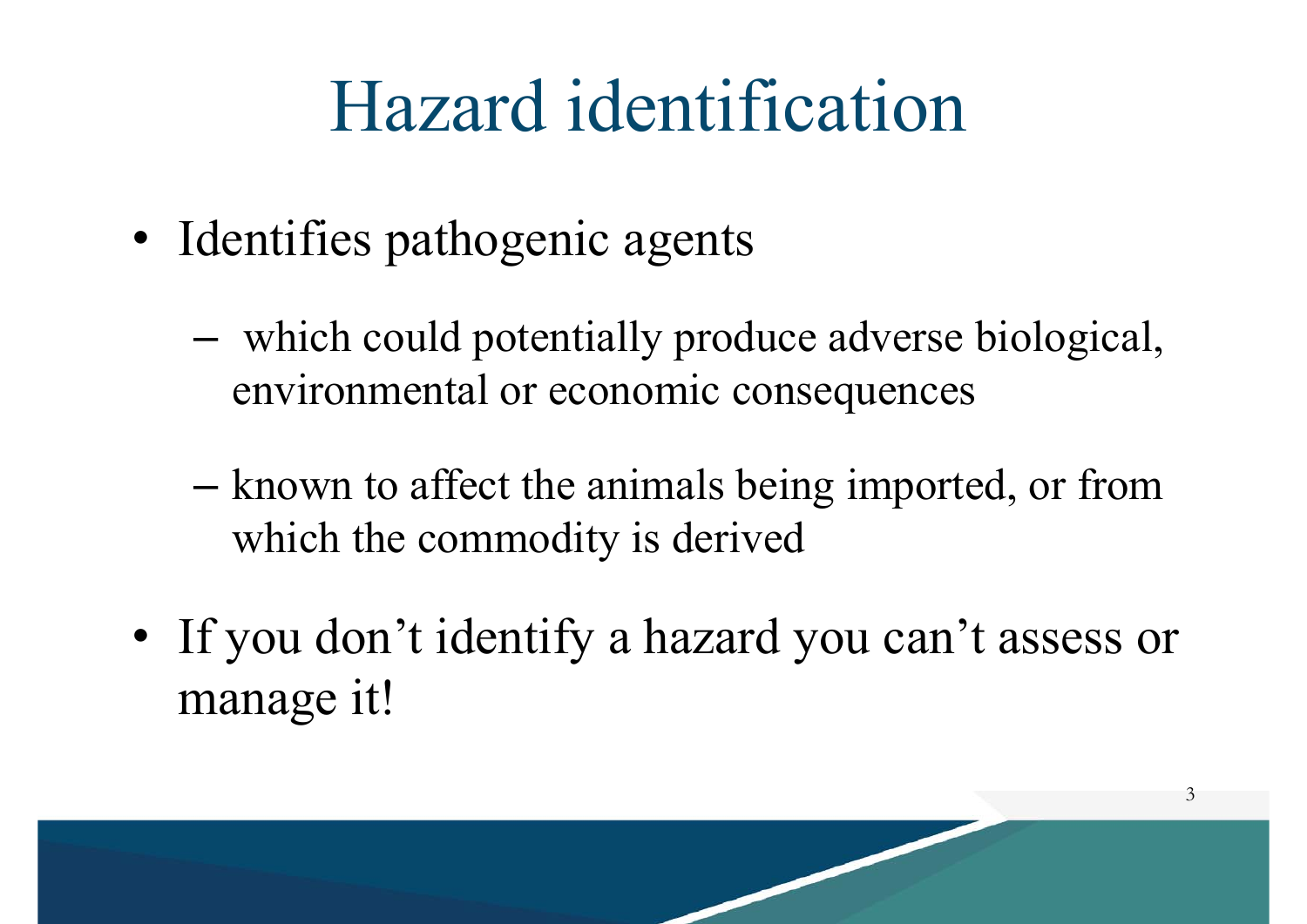#### Draw up a comprehensive list …

… of all the pathogens associated with the commodity

- –start with the diseases listed by the OIE
- –– add others as appropriate
- – consult with stakeholders as necessary to refine the list

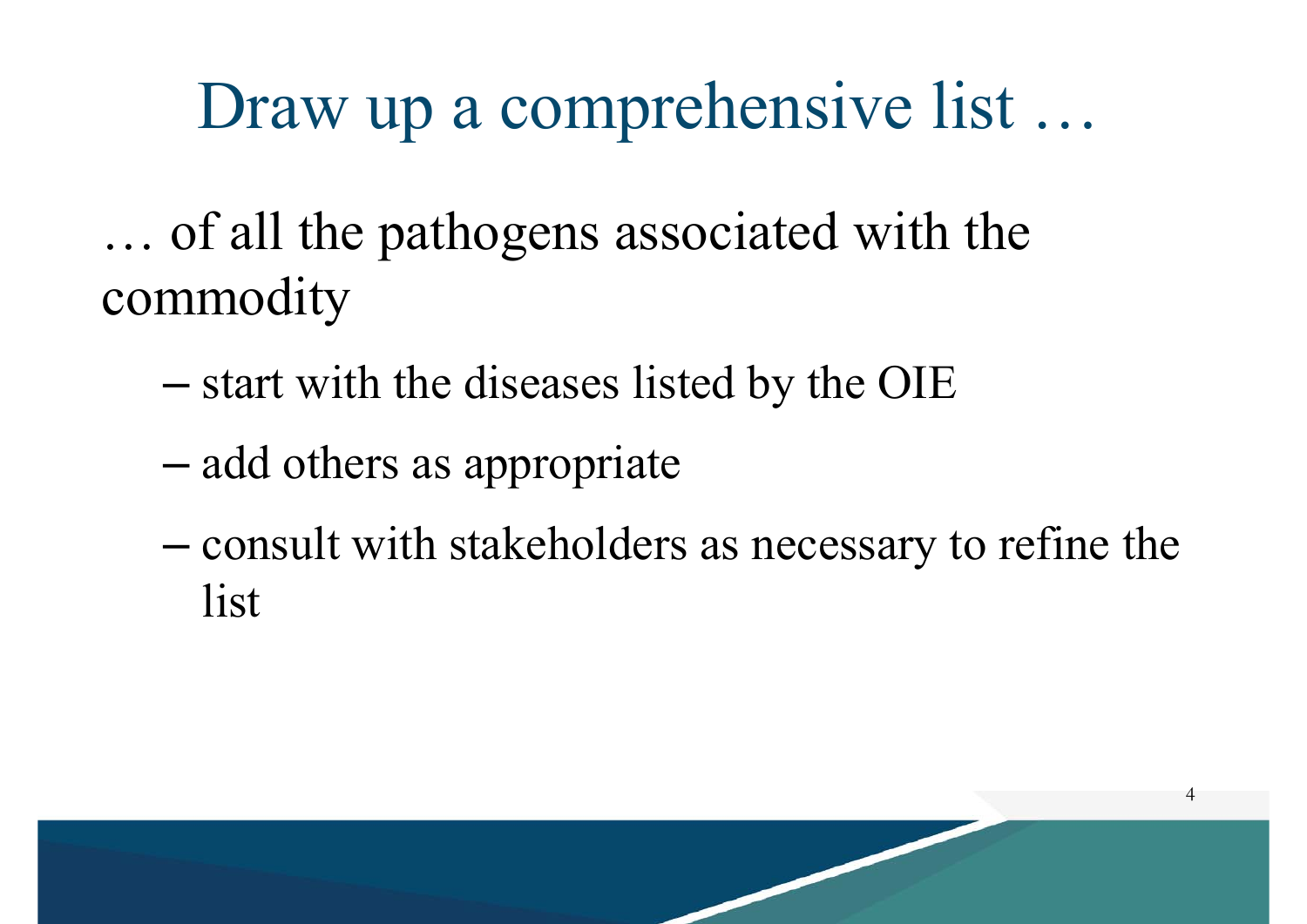#### Some categories of pathogenic agents may be excluded …

… from consideration depending on the nature of the commodity or the methods of production, manufacturing or processing

- gastro-intestinal parasites are not relevant for semen or embryos
- Arboviruses such as bluetongue virus, which are transmitted by vectors, do not need to be considered for meat and meat product s
- – highly processed commodities such as gelatine are not likely to be contaminated with bacteria or viruses

5

•document the rationale for exclusion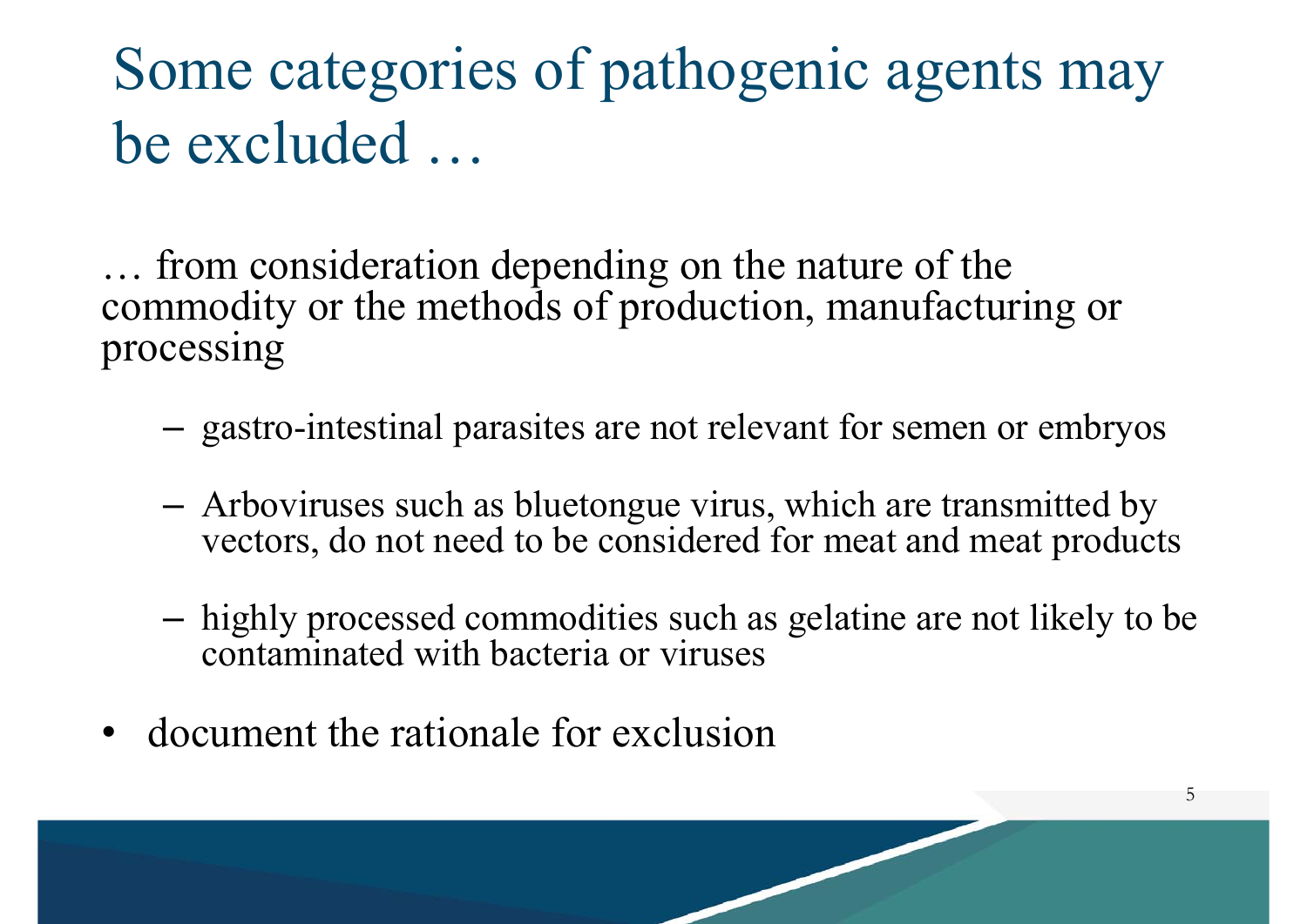## Safe commodities

- • some disease-specific chapters in the Terrestrial Code list commodities determined to be safe for international trade
	- – specific measures for these commodities should not be required regardless of the status of the exporting country, for example
		- Chapter 8.11 (Infection with *M tuberculosis* complex)
			- fresh meat and meat products originating from animals that have been subjected to ante- and post-mortem inspections as described in Chapter 6.2
			- cured hides, skins and trophies
			- gelatine, collagen, tallow and meat-and bone-meal

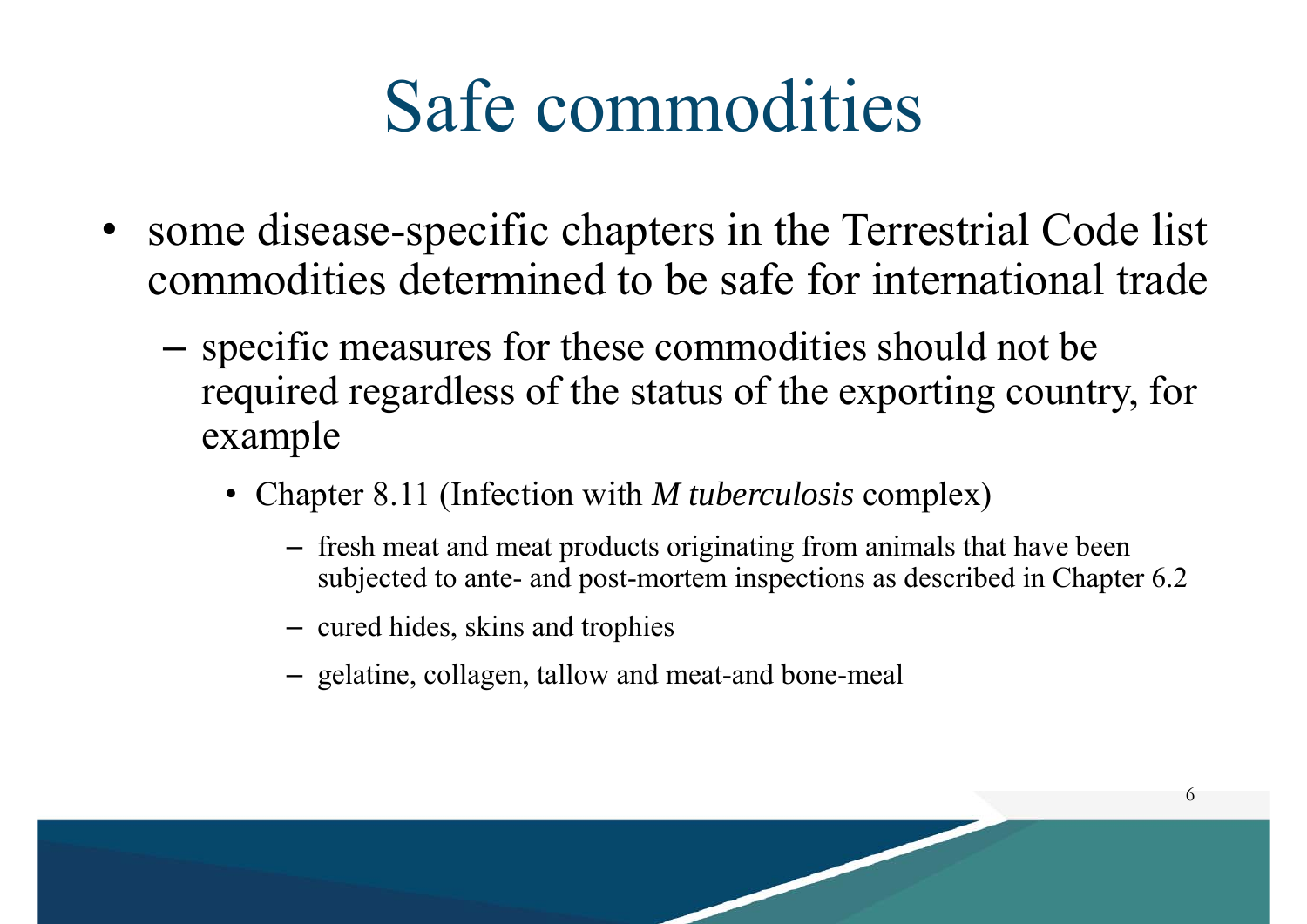- Is the commodity under consideration a potential vehicle for the pathogen?
	- – assess the relevant epidemiology as well as the methods of production, manufacturing or processing normally applied to determine if the commodity being considered is potentially capable of harbouring the pathogen

7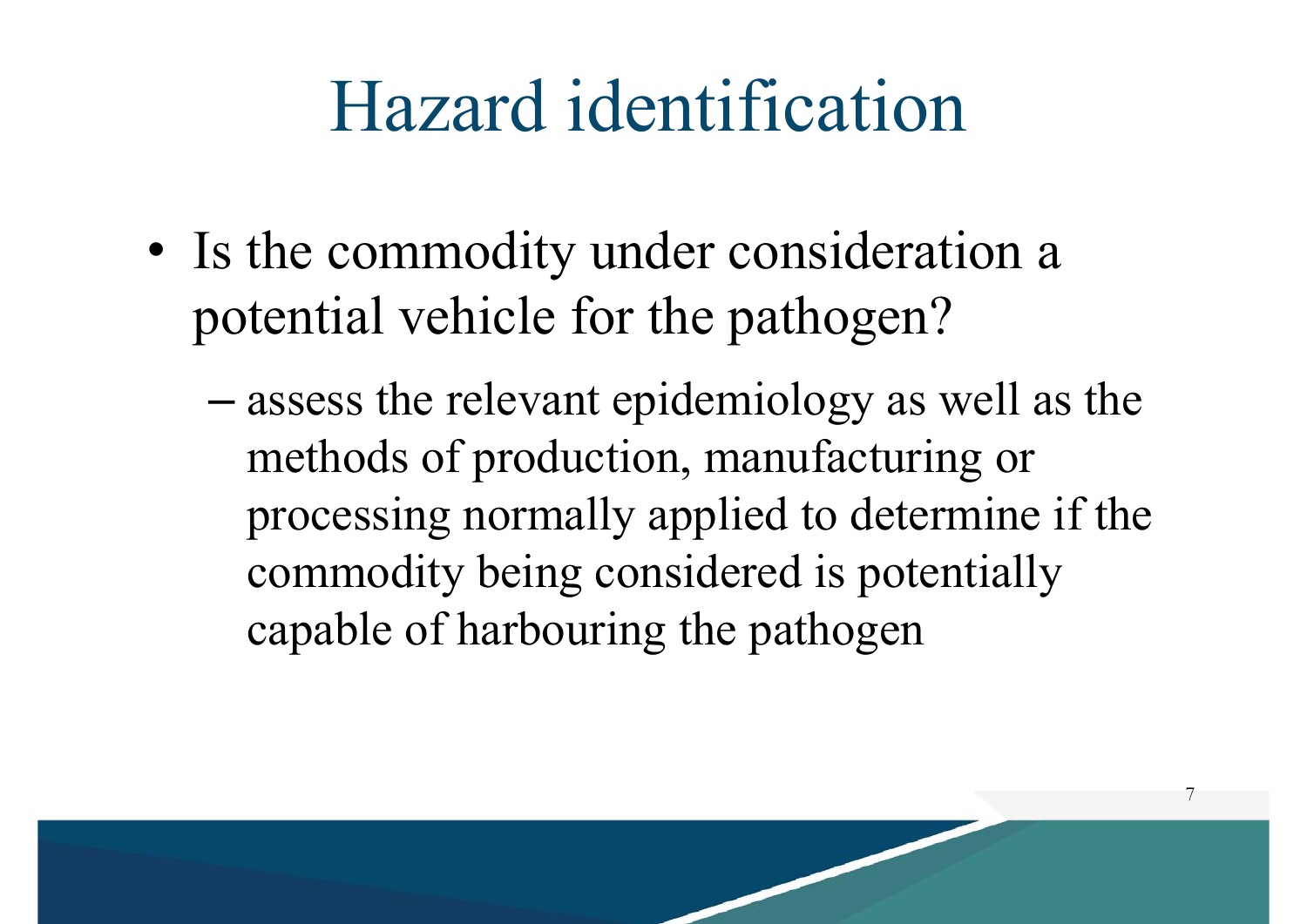- Is the pathogen considered to be exotic to your country or region?
- Is the pathogen likely to be present in the exporting country or region?

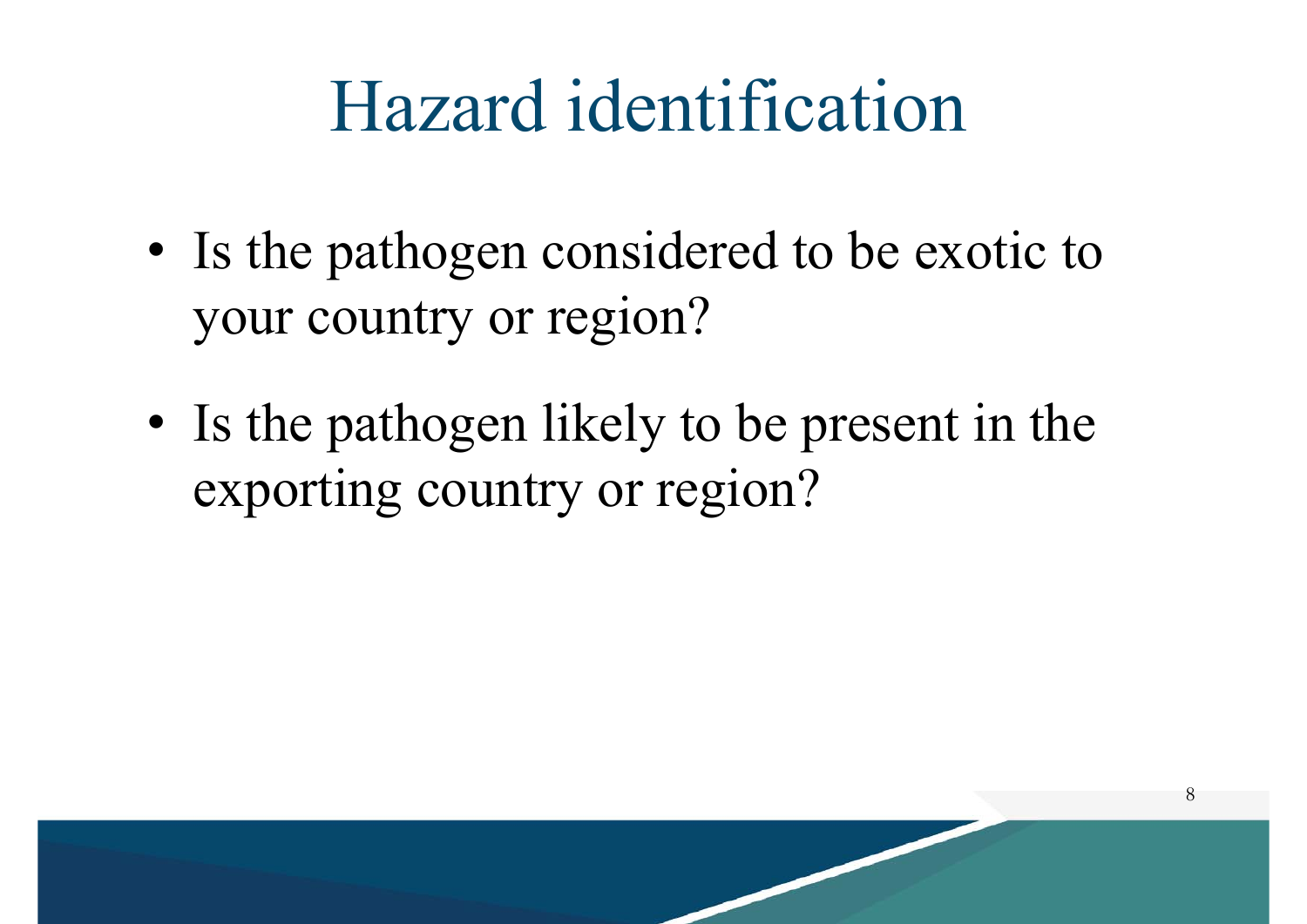# Is the Competent Authority …

… of either country able to satisfactorily substantiate any claims regarding the status of the pathogen?

- – the likelihood of pathogenic agents being present in, or absent from the animal population of a country or subpopulations is assessed through an evaluation of
	- the quality of the Veterinary Service
	- identification and traceability of animals and/or animal products
	- surveillance and monitoring programmes
	- official control programmes
	- zones and/or compartments

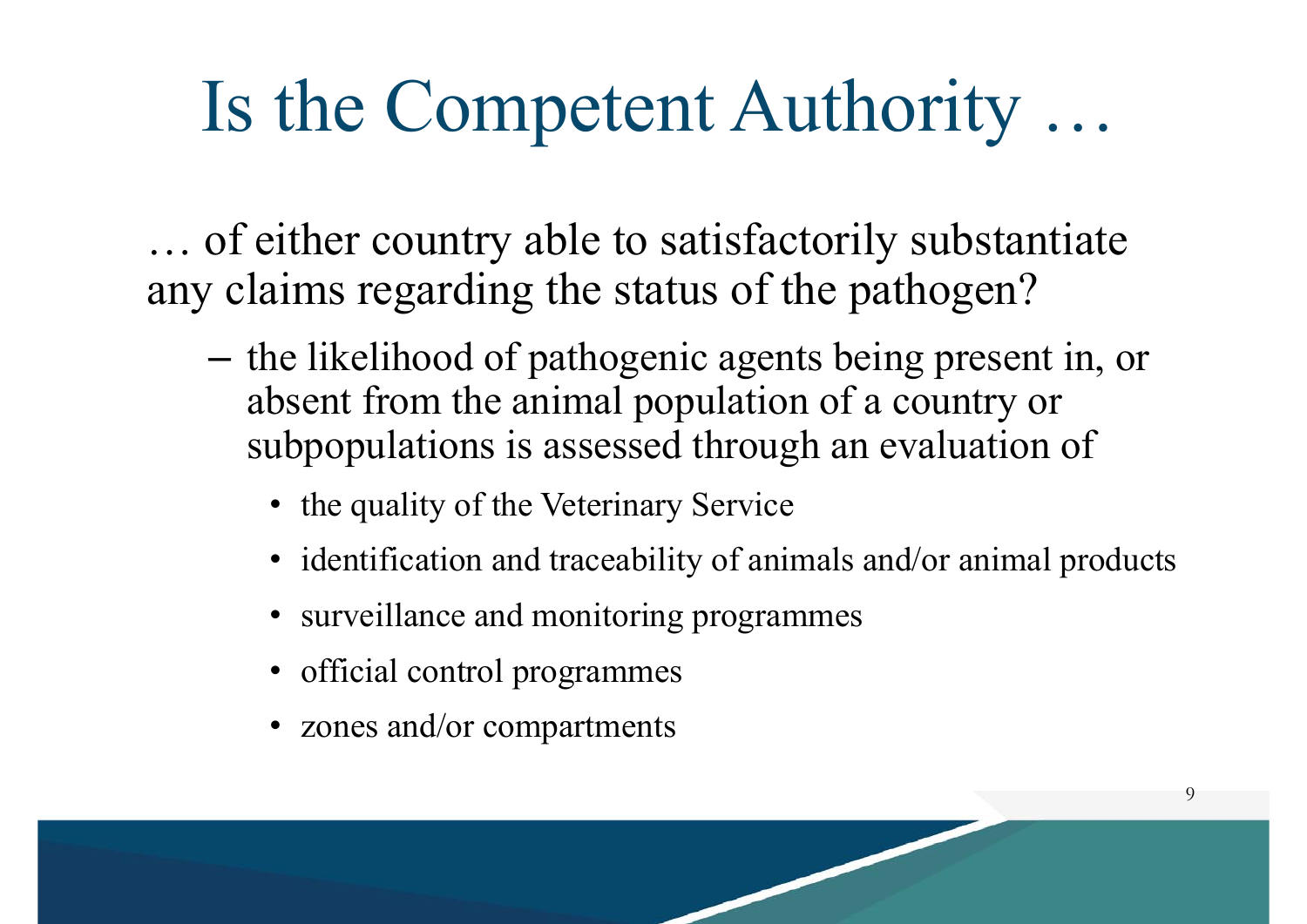- Is the pathogen present in your country or region?
	- – it should not be considered any further unless
		- it is subject to an official control programme
		- there are zones or compartments of different animal health status
		- the local strains are likely to be less virulent than those reported in the exporting country

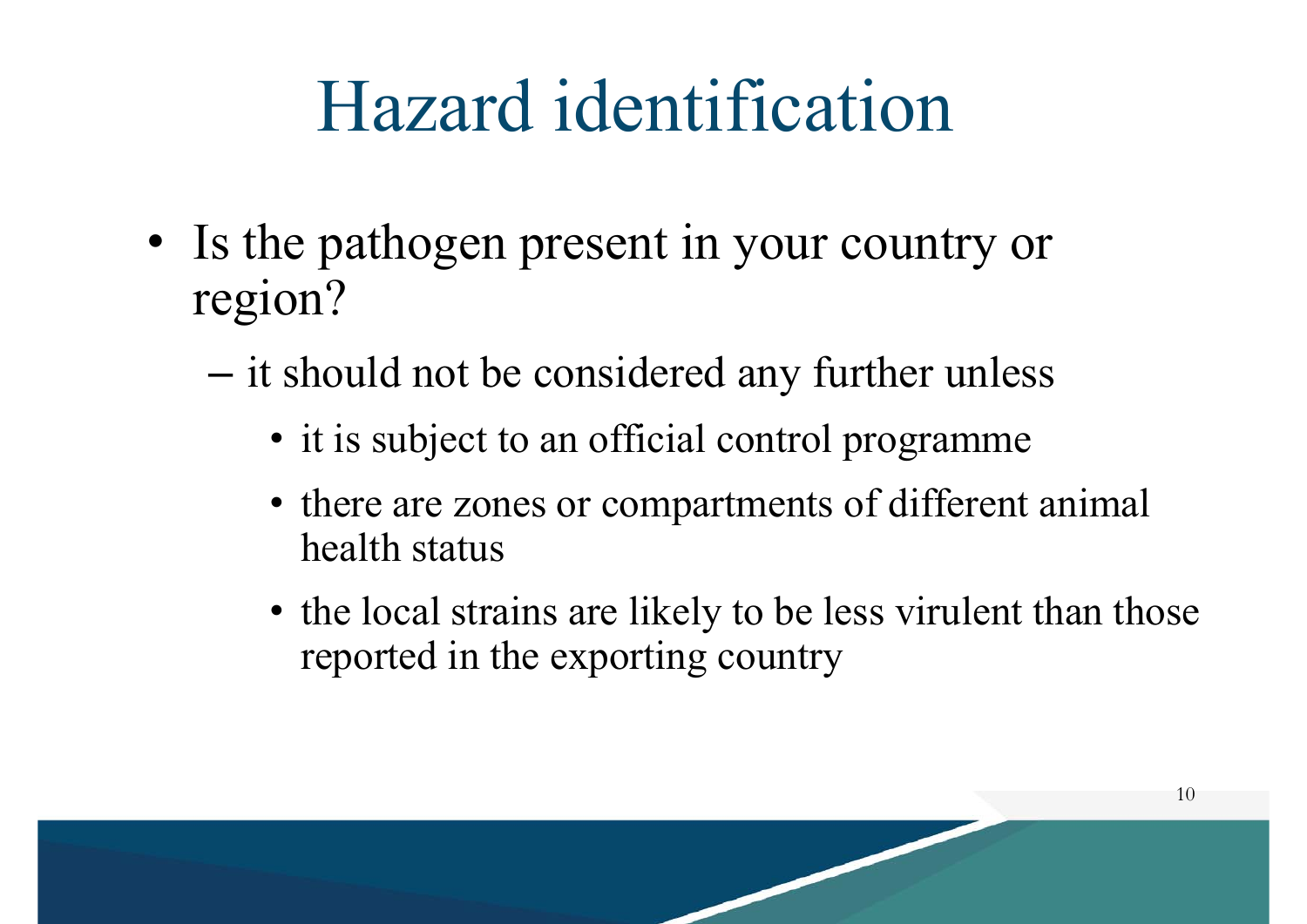#### In summary …

- if the commodity is a potential vehicle for the pathogen and
- the pathogen is likely to be present in the exporting country and
- the pathogen is exotic to your country, or
	- –present in your country, but subject to official control, or
	- – there are zones or compartments of different animal health status, or
	- –- it is more virulent than strains reported in your country
- … the pathogen is classified as a hazard
	- –transparently document the rationale for the conclusions reache d

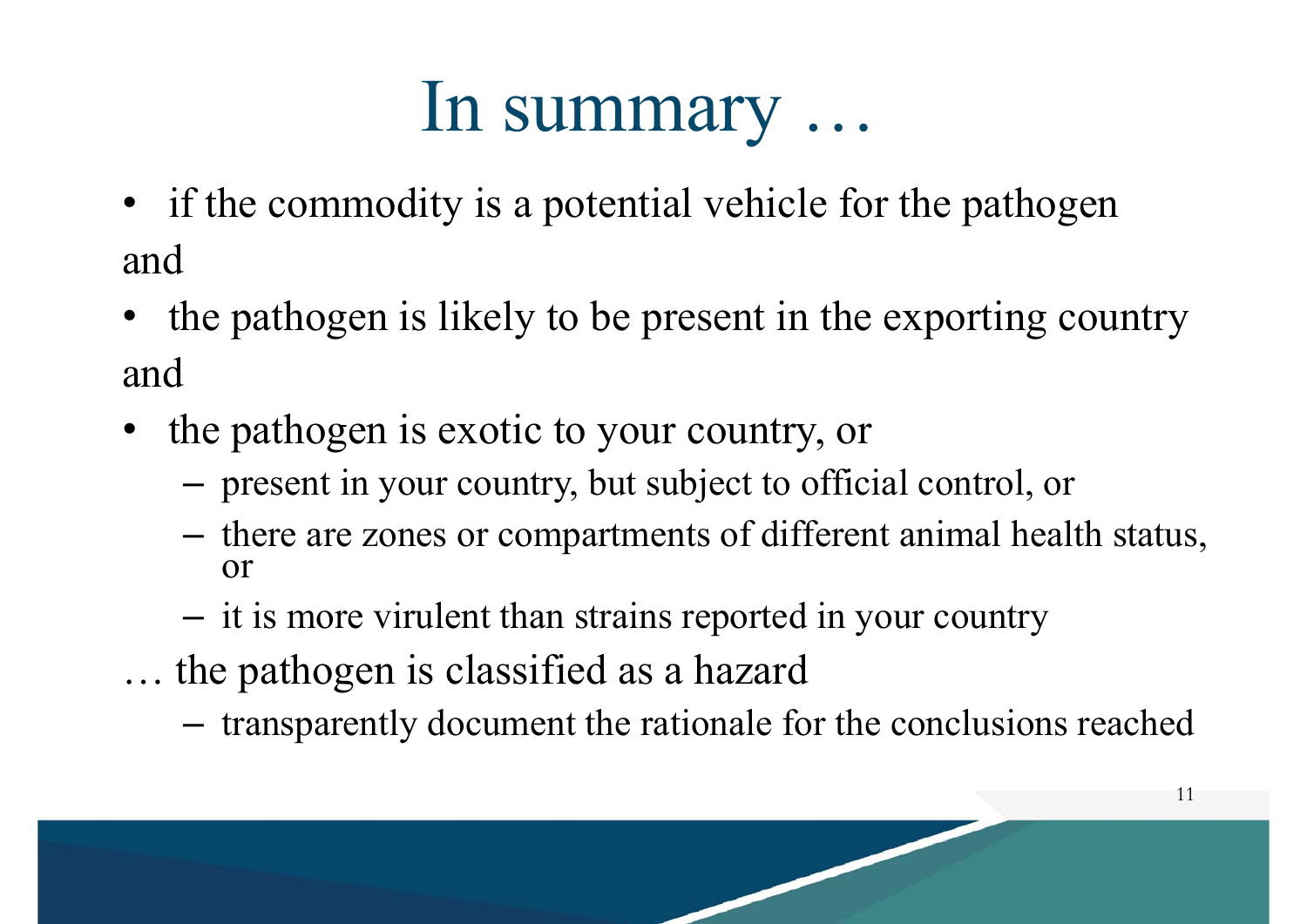#### Does the Code provide sanitary measures …

… for the hazards in the commodity under consideration?

- if so, apply the relevant measures
	- –– this is the preferred course of action unless domestic legislation, policy or other considerations require a complete risk analysis be undertaken

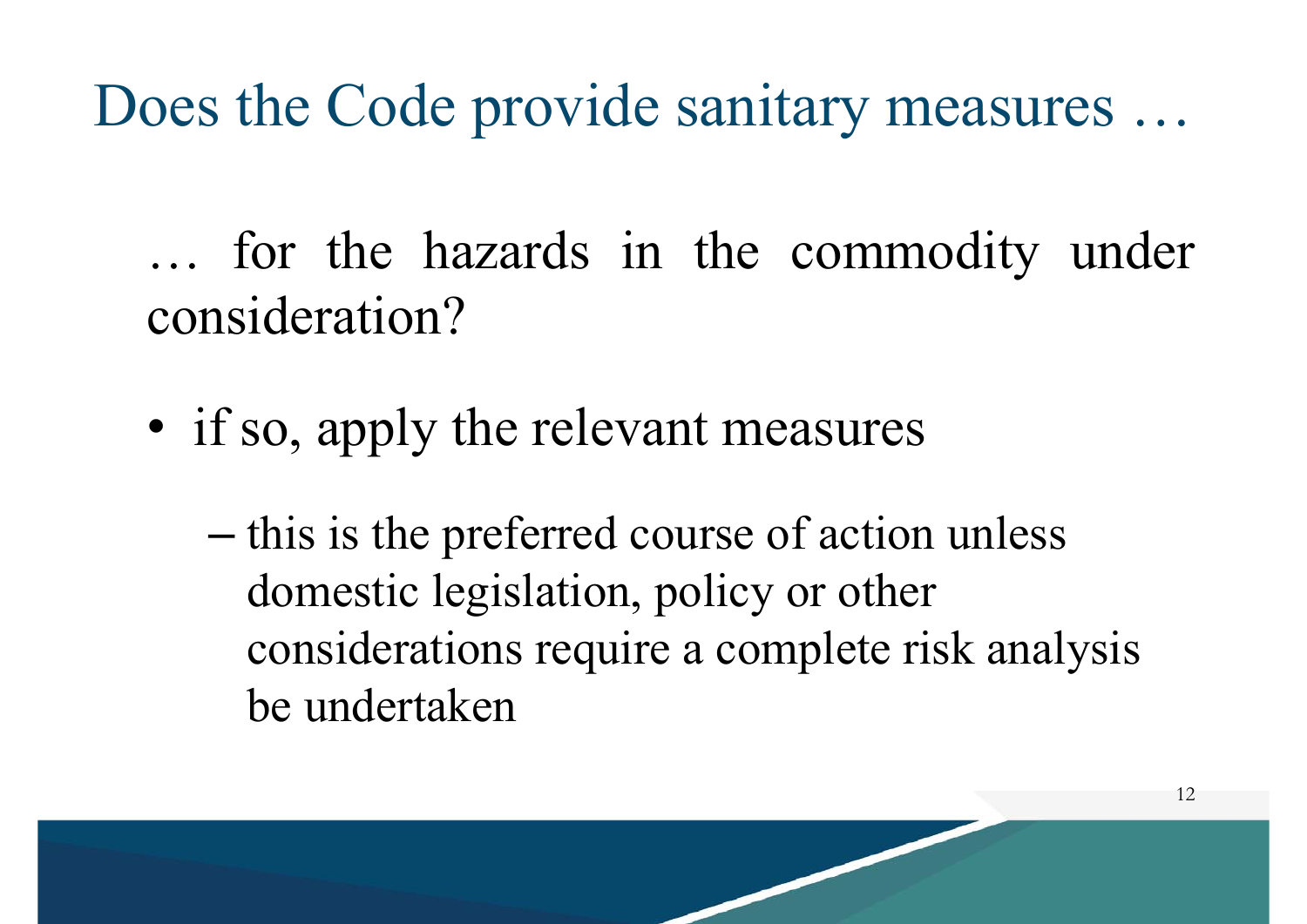#### A risk analysis may be concluded …

- if hazards are not identified, or
- if measures recommended in the OIE *Code*  are applied to each hazard

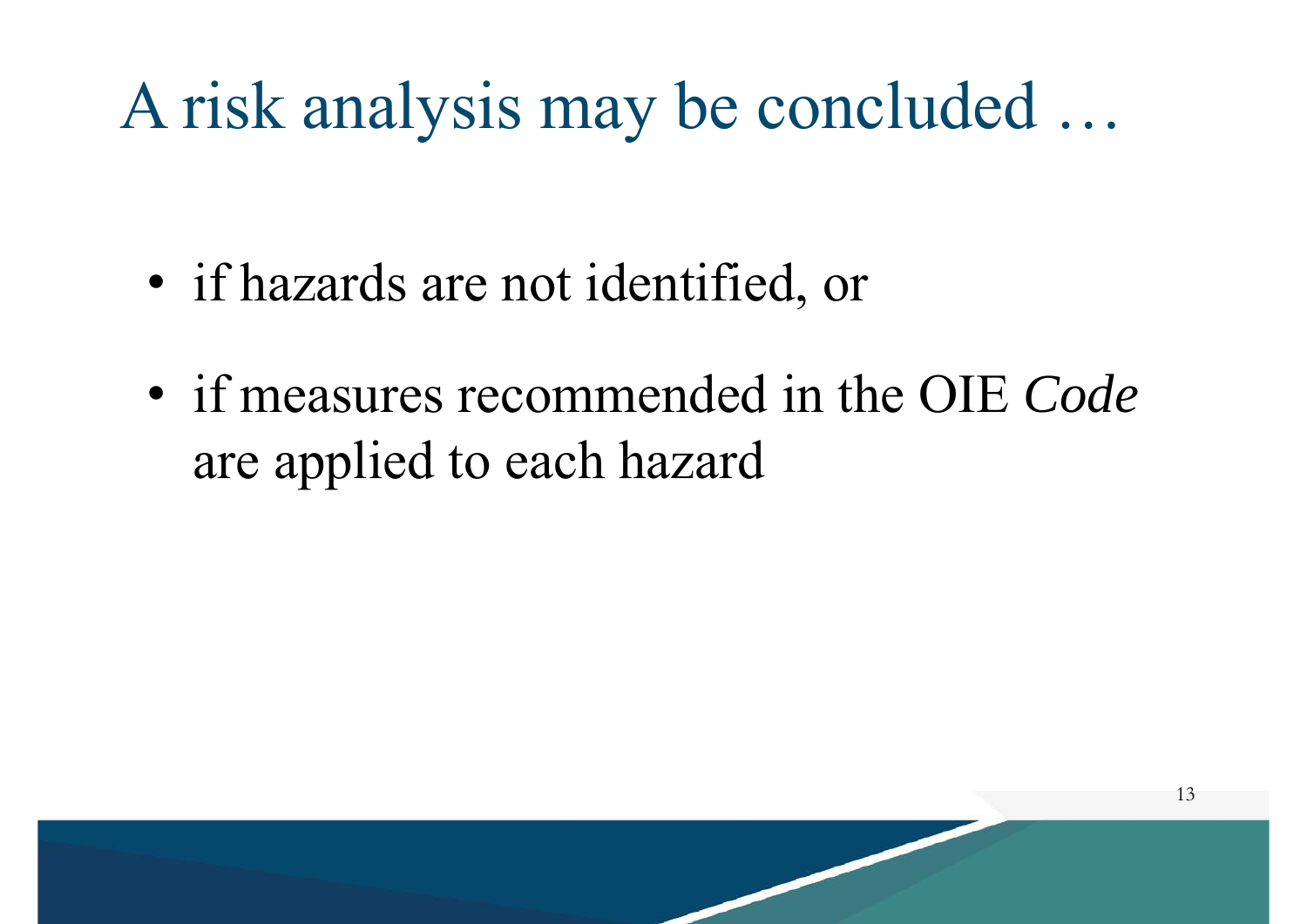## Example of an import risk analysis

#### Peste des petits ruminants

- Title
	- Import risk analysis: chilled or frozen sheep and goat meat from a country or zone where PPRV is endemic
- • Purpose
	- to assess the likelihood of PPR virus (*Paramyxoviridae*; Genus: *Morbillivirus*; Species: *Peste des petits ruminants virus*) spreading or becoming established in [*your country*] and its likely consequences as a result of importing chilled or frozen meat for human consumption derived from domestically reared sheep (*Ovis aires*) and goats (*Capra hircus*) in a country where PPRV is endemic
	- –to recommend sanitary measures if appropriate

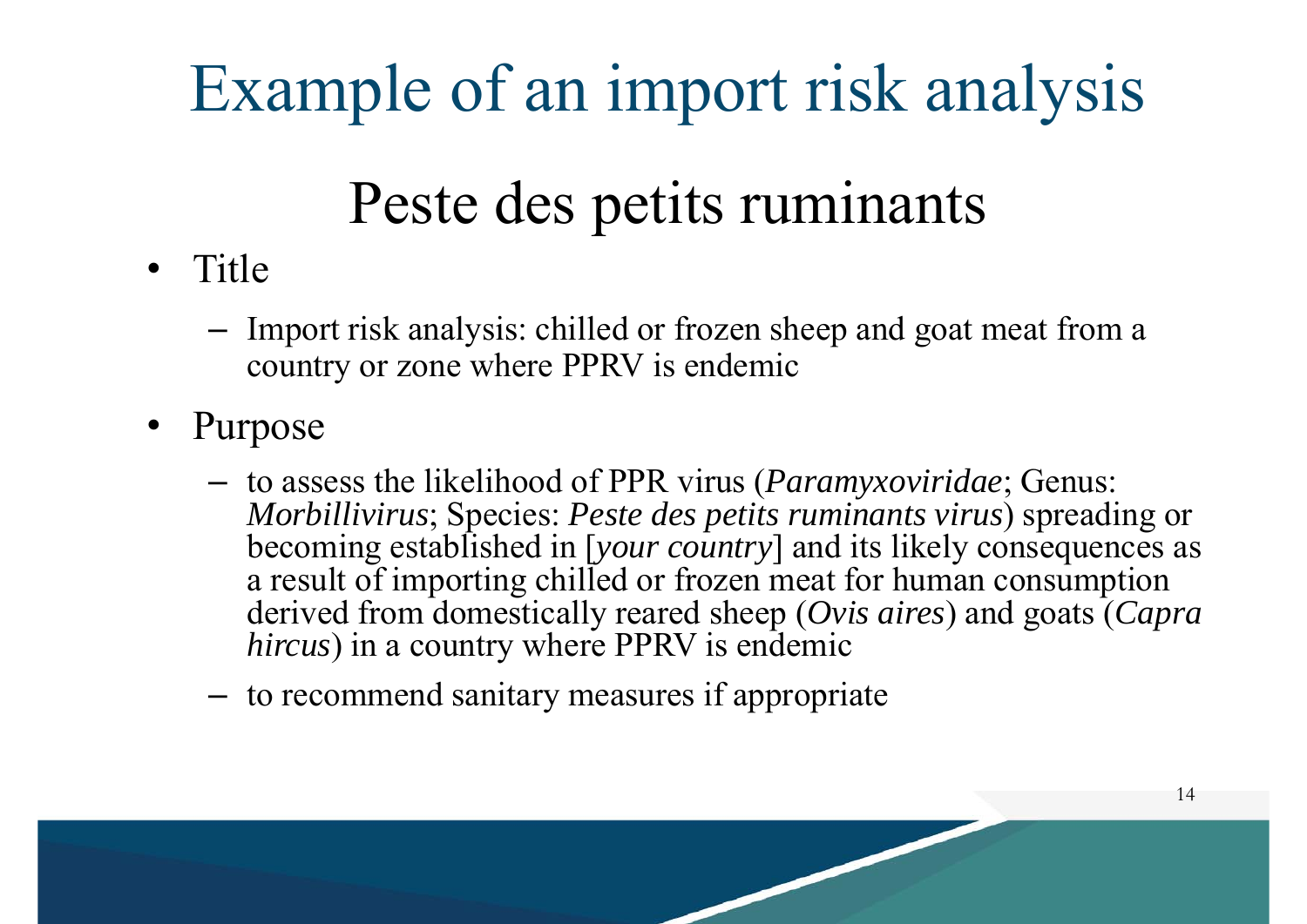## Example hazard identification (1)

Peste des petits ruminants virus

- pathogenic agent
	- – *Paramyxoviridae*; Genus: *Morbillivirus*; Species: *Peste des petits ruminants virus*

15

- –OIE Listed disease of sheep and goats
- not zoonotic
- Country status
	- exotic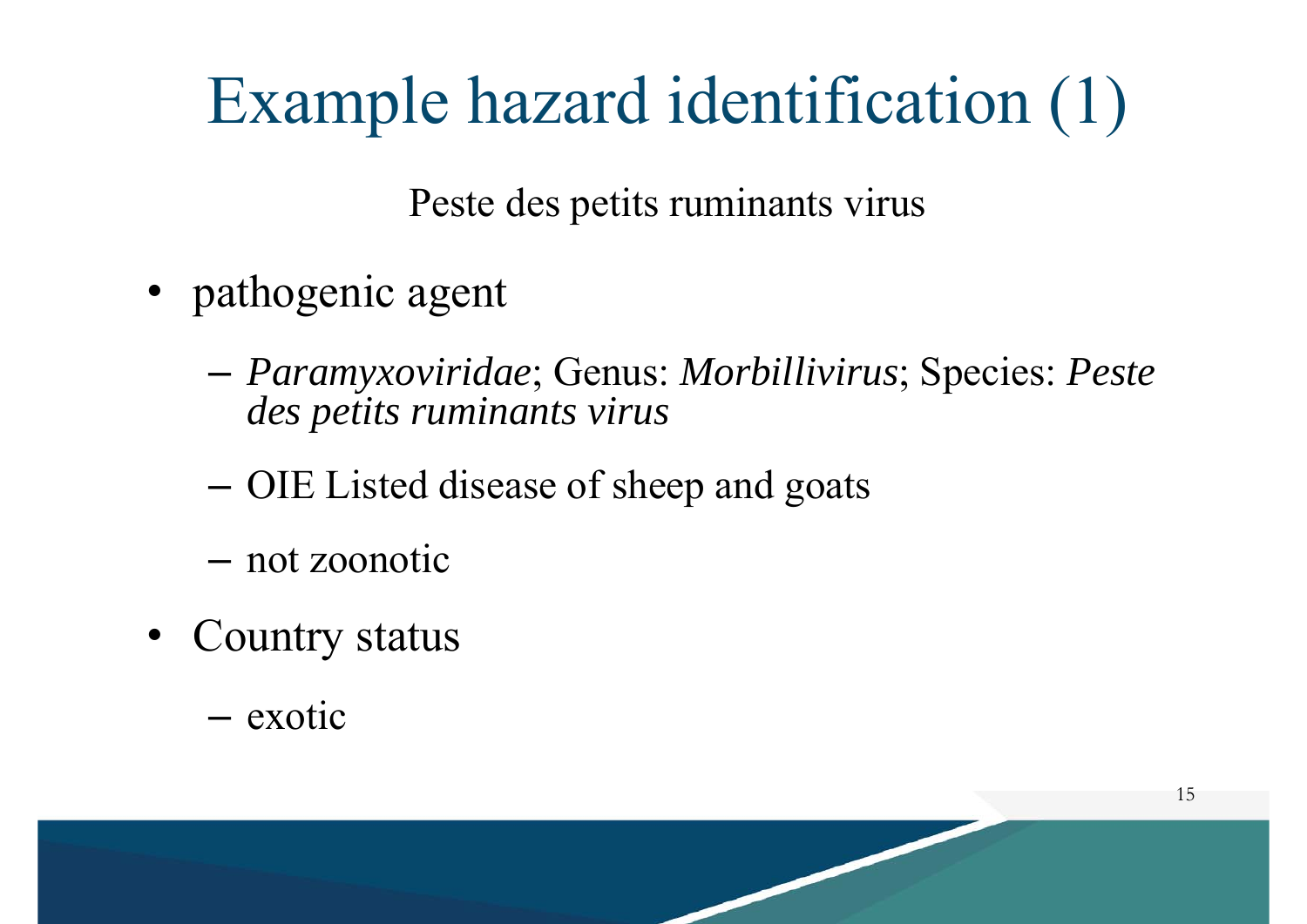## Example hazard identification (2)

Peste des petits ruminants virus

- Epidemiology\*
	- an acute, contagious viral disease mainly affecting sheep and goats
		- sheep are less susceptible than goats and PPRV may circulate undetected for some time
	- –- infected animals may be viraemic prior to the onset of clinical signs and may be slaughtered during the incubation period
	- while PPRV is an enveloped virus that is relatively fragile and easily inactivated in the external environment, it not rapidly inactivated in fresh meat may survive for some days in chilled meat and up to several months in salted or frozen meat

16Reference: Biosecurity import risk analysis: Meat and meat products from ruminants and pigs, DRAFT for Public Consultation, Ministry for Primary Industries, New Zealand. February 2014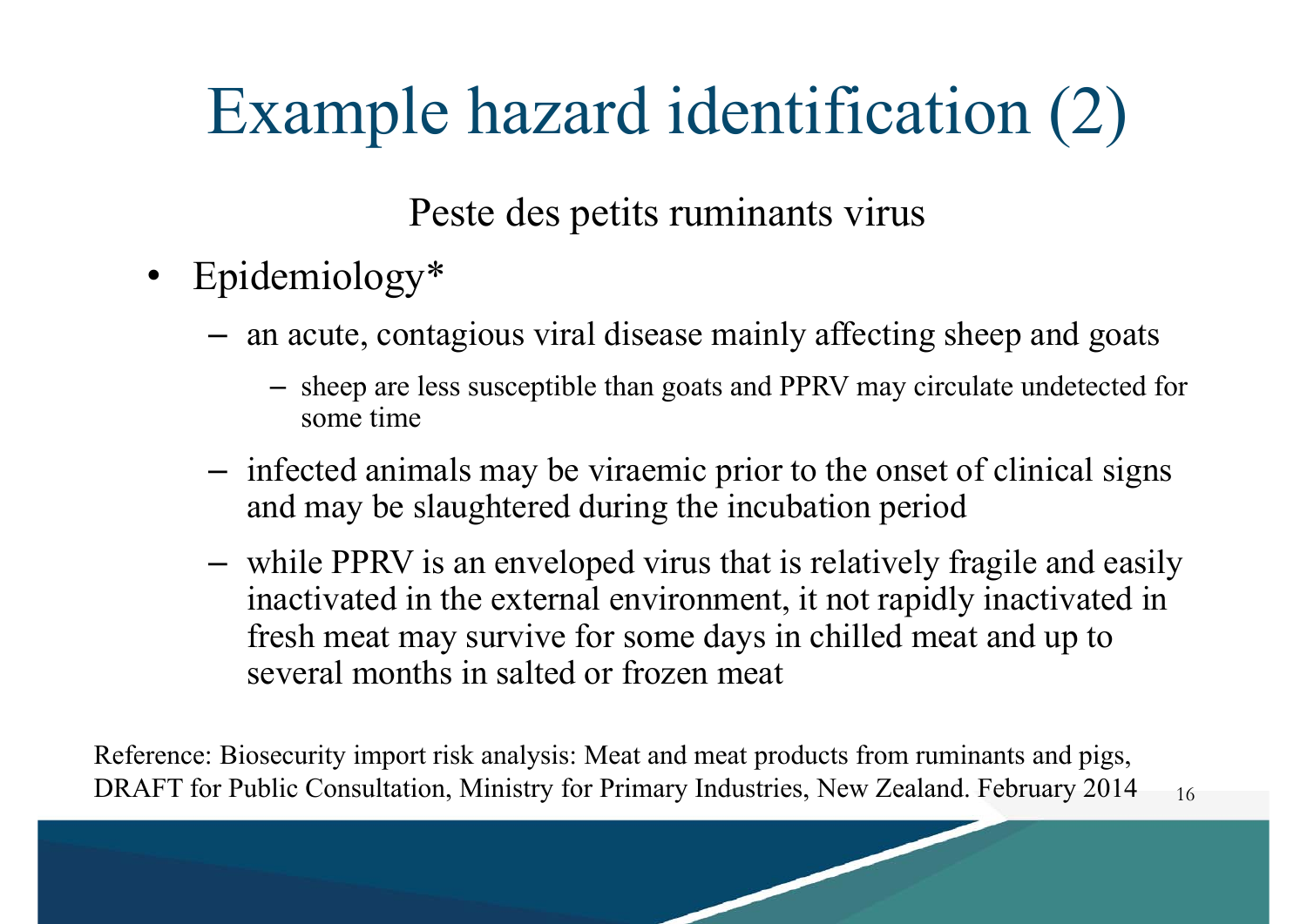## Example hazard identification (3)

Peste des petits ruminants virus

- conclusion
	- – meat from recently infected sheep or goats slaughtered before clinical onset is potentially capable of harbouring PPR virus

therefore

– PPR virus is a classified as a hazard for further consideration in a risk assessment